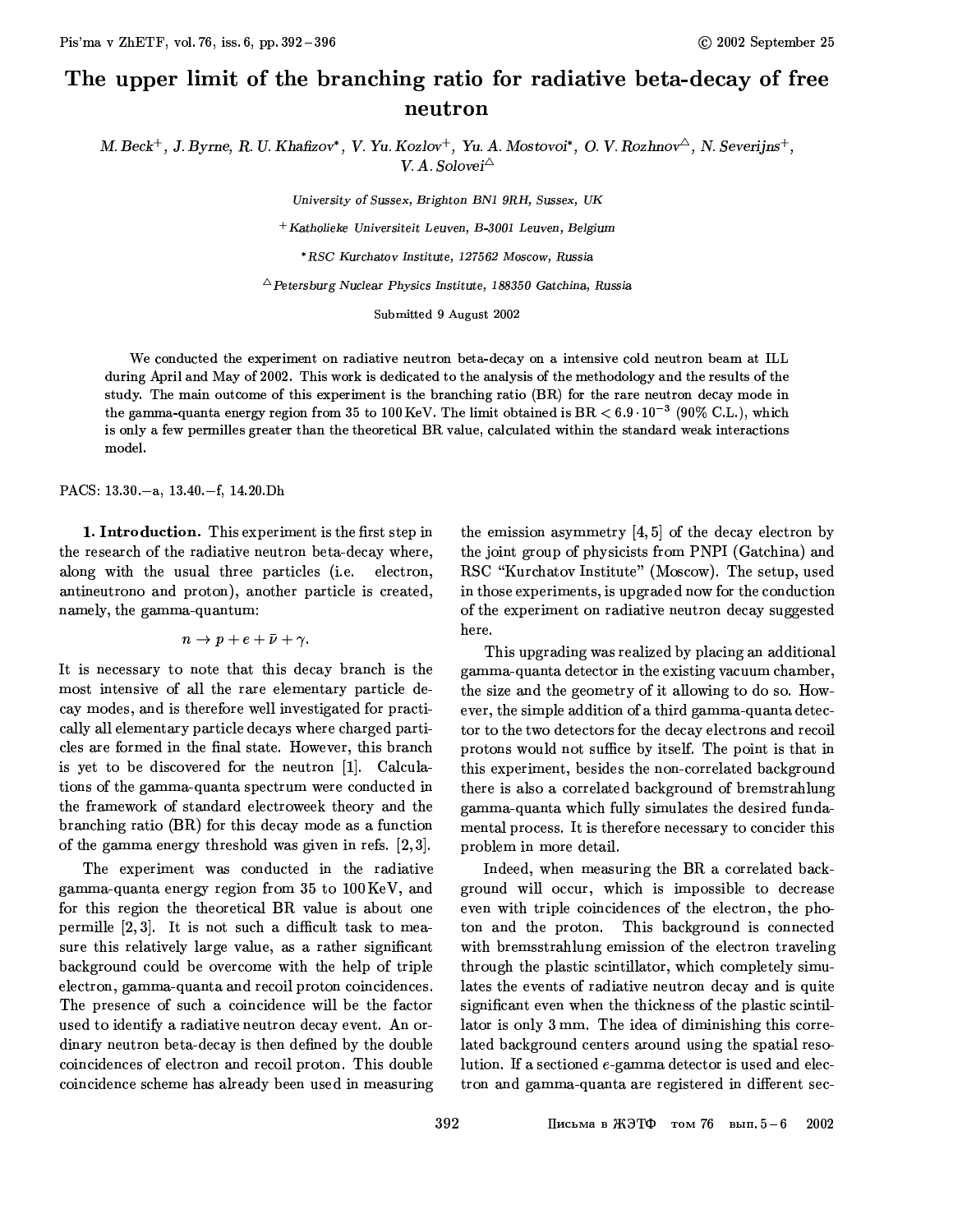tions then the background could be overcome completely, because the bremsstrahlung emission occurs only in the section that registers electrons. Within the electroweak interaction model, calculations demonstrate one important particularity of radiative emission for the rare neutron mode being studied: it is not forward directed, as the bremsstrahlung, but achieves the maximum intensity of radiative gamma-quanta emission at the angle of 35 degrees with respect to the electron takeoff direction. It was this particularity of radiative neutron decay that we had realized in the methodology of this experiment, having placed the gamma-detectors at 35 degrees to the electron detector. In this case, part of the statistics is lost, of course, but as can be seen from ref. [3] and Fig.4 in it this is only a small fraction.

2. Experimental Setup. The experimental set-up is shown schematically in Fig.1. The intense cold neutron beam passes through a rather long neutron guide in which is installed a collimation system made of LiF diaphragms, placed at regular distances of 1m. The neutrons enter the vacuum chamber  $(1)$  through the last diaphragm  $(10)$  that is located directly before the decay zone. This zone is observed by three types of detector: the micro channel plate (MCP) proton detector  $(3)$ , the electron detector  $(14)$  consisting of a 7 cm diameter and 3 mm thick plastic scintillator, and six gamma detectors  $(12)$  that are located on a ring centered around the electron detector and which consist of photomultiplier tubes each covered with a layer of CsI(Tl) scintillator. The thickness of these 7cm diameter CsI(Tl) scintillators is 4mm and has been selected so as to have a 100% detection efficiency for photons with energies up to 100 keV. The six gamma detectors surround the electron detector (see ref.  $[3]$ ) at an angle of  $35^{\circ}$  and are shielded from it by 6 mm of lead  $(13)$ .

By requiring a coincidence between the electron detector and any of the gamma detectors the bremsstrahlung background can in principle be overcome completely, because bremsstrahlung emission occurs only in the section that registers the electron. In this case, part of the statistics is lost, of course, as can be seen from Ref.[3] and Fig.4 in it. However, the neutron beam intensity of  $10^{12}$  n/s in our experimental chamber is sufficiently high to still allow for a good count rate. Recoil protons, formed in the decay zone, pass through a cylindrical time of flight electrode (7) in the direction of the proton detector  $(3)$  and are focused onto this detector with the help of spherical focusing electrodes (2). The focusing electrostatic field between the high voltage spherical and cylindrical electrodes (2) and (7) is created by the grids  $(5)$  and  $(6)$  at one side and by the proton detector grid  $(4)$ , at ground



Fig.1. Schematic lay-out of the experimental set-up:  $1$  – vacuum chamber,  $2$  – spherical electrodes to focus the recoil protons on the detector (at  $13-20 \text{ kV}$ ),  $3$  – proton detector,  $4$  – grid for proton detector (at ground potential), 5 &  $6$  – grids for time of flight electrode,  $7$  – time of flight electrode (at  $13-20$  kV),  $8$  – plastic collimator (5 mm thick, diameter 70 mm) for recoil protons,  $9$  – plastic collimator (5 mm thick, diameter 70 mm) for beta-electrons,  $10 - \text{LiF}$  diafragms,  $11$  – grid to turn the recoil proton backward (at 22–  $26 \text{ kV}$ ),  $12 - \text{six photomultiplier tubes}$  for the CsI(Tl) gamma detectors, 13 - lead cup, 14 - photomultiplier tube for the plastic scintillator electron detector

potential, at the other side. It is important to note that the recoil protons take off isotropically from the decay point. In order not to loose half of the protons emitted, an additional grid  $(11)$  is added on the other side of the decay volume. The potential difference between the  $grid(11)$  and the grids and electrodes at the other side of the decay volume in principle assures a  $4\pi$  solid angle coverage for the recoil protons. At present this  $4\pi$  solid angle coverage is not realized due to the presence of the plastic collimator  $(8)$  with a hole of 70 mm diameter, i.e. the diameter of the decay zone, on the side of the proton detector. For future measurements this collimator will therefore be removed, which will increase the proton count rate by about a factor 50.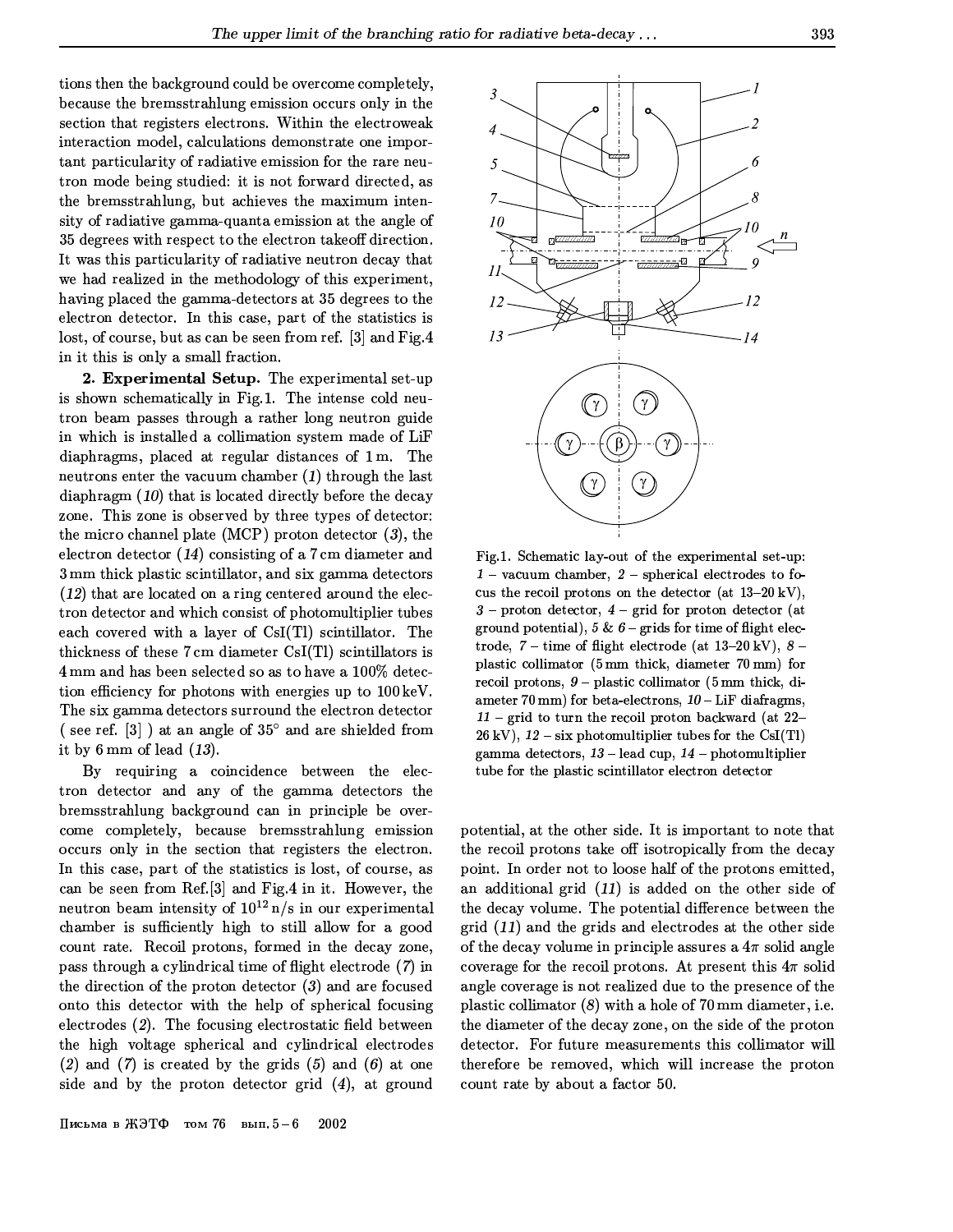

Fig.2. Timing spectrum for  $e - p$  coincidences. Each channel corresponds to 25 ns. The peak at channel 17 corresponds to the prompt (momentary) coincidences. The coincidences between the decay electrons and delayed recoil protons  $(e-p \text{ coincidences})$  are contained in the large peak centered at channel 30



Fig.3. Timing spectrum for triple  $e - p - q$  coincidences (peak centered at channel 35). Each channel corresponds to 25 ns

The start signal that opens the time windows for all detectors is the signal from the electron, registered in the electron detector. For an event to be considered as a radiative neutron decay event simultaneous signals from the electron detector and one of the gamma detectors, followed by a delayed signal from the proton detector are required. Besides these triple coincidences also electron-proton coincidences, signaling a neutron decay event, are monitored.

It is important to note here that thanks to the LiF ceramics diaphragm system which was installed in the neutron beam line, the gamma background from the intense cold neutron beam was significantly suppressed. The background level in the gamma detector amounted to about 100 Hz only (at a neutron beam intensity of  $10^{12}$  n/s). If the number of the diaphragms in the neutron guide were doubled, the background of the gamma detectors could be further reduced by another order of magnitude, thus becoming comparable to the noise of the photomultiplier tubes. The count rate in the electron detector was just about 100 Hz. It is very likely that most of this count rate is due to electrons from neutron decay since the count rate in this detector almost immediately dropped to zero when the neutron beam was switched off. The main problem in this experiment was the proton detector background, which turned out to be very sensitive to the vacuum conditions in the experimental chamber. This is discussed in detail in the next section.

3. Results. The experiment itself could be divided into two stages. At the beginning of statistics collection we immediately discovered a peak of triple coincidences, however, the ratio of the triple electron-proton-gamma  $(e-p-q)$  coincidences to the number of double electronproton  $(e - p)$  coincidences was about  $5 \cdot 10^{-2}$ , which exceeds the theoretical value more than one order. At the same time, at the beginning of the experiment we had a rather poor vacuum and we consitantly registered a very high ion background in our proton detector. These results at the beginning of our experiment are best demonstrated in the time spectra given on Fig.2,3.

Spectra of double  $e - p$  coincidences are given at the Fig.2, and triple  $e - p - q$  coincidences are given at the Fig.3. Two peaks can be clearly seen on Fig.2: the socalled peak of false or momentary coincidences, which occurs when the proton detector registers backward scattered bremstrahlung gamma-quanta (see Fig.2), caused when the electron gets into the electron detector, this peak (in the 15 channel area) corresponds to the physical zero of recoil proton delay time countdown. The recoil protons, in turn, form the second peak (from channels 30 to 40) of electron coincidences with delayed in time recoil proton (peak of  $e-p$  coincidences). A rather significant ion background could be seen here as well. At the Fig.3, one can clearly see a peak of triple coincidenes of electron, gamma-quanta and delayed recoil proton (from channels 30 to 40, which corresponds to the position of the proton peak at the Fig.2, we artificially shifted this peak under the peak of  $e - p$  coincidences, of course, realy this peak coresponds to position of momentary coincidence peak). The numerical analysis of the spectra, shown in Fig.2 and 3, gave a BR limit at the level of  $5 \cdot 10^{-2}$ , which exceeds the theoretical value more than one order. The results obtained at the first stage of the experiment, when on one hand we saw this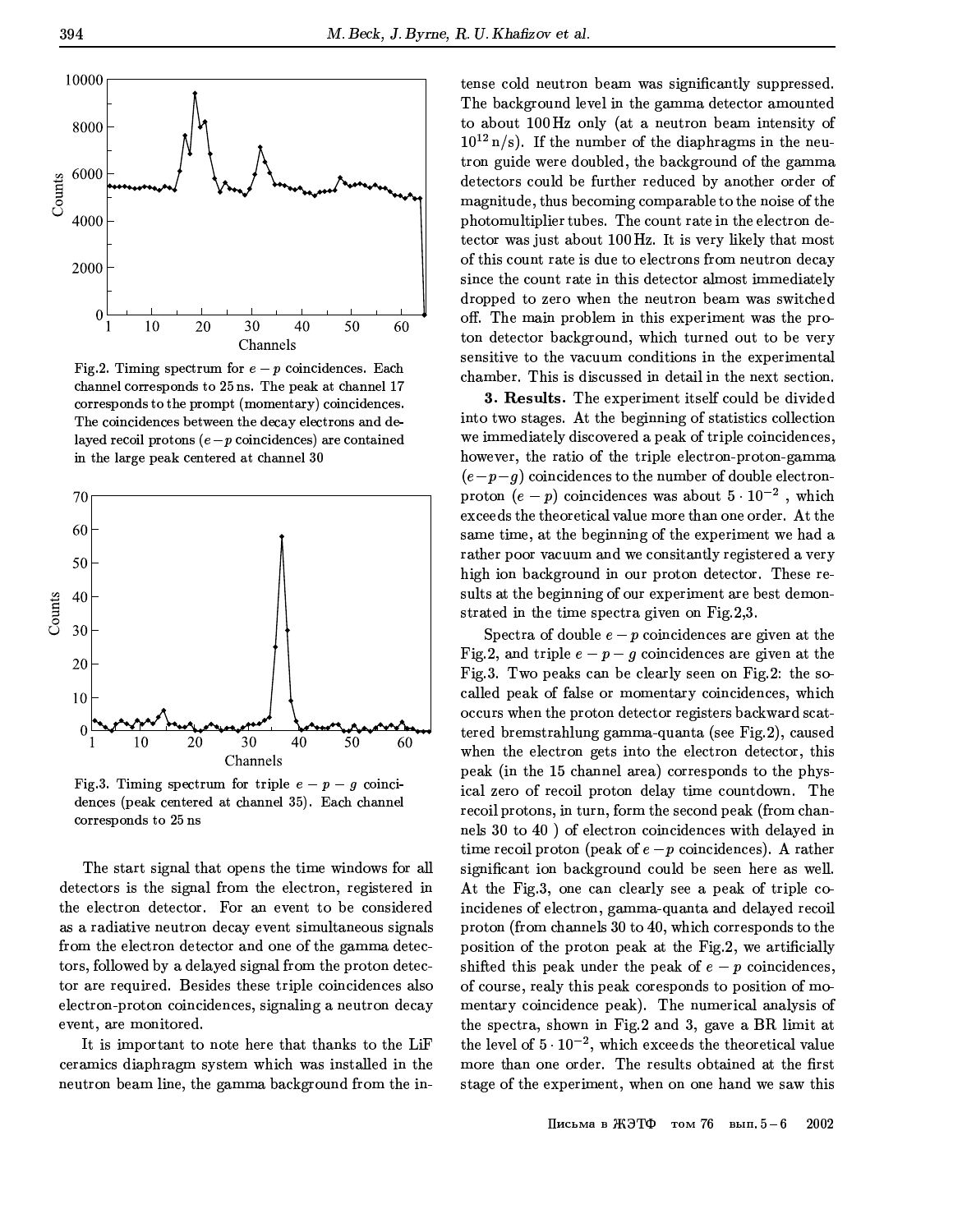large BR value with a very high ion background and on the other hand we had poor vacuum, forced us to analyse situation in more detail. The analysis showed that our vacuum chamber was filled with vapors of used oil from our old oil pumping system, installed on the vacuum chamber. We decided to replace this system, after which vacuum in the chamber improved, reaching the value of  $7 \cdot 10^{-5}$  mbar. After that we started collecting statistics again and found that it's taking much longer than the first time to obtain the peak of triple coincidences and that the ion background in the proton detector fell almost by two orders.



Fig.4. Timing spectrum for  $e - p$  coincidences. Each channel corresponds to 25 ns. The peak at channel 17 corresponds to the prompt coincidences. The coincidences between the decay electrons and delayed recoil protons  $(e-p \text{ coincidences})$  are contained in the large peak centered at channel 24

The results obtained in the remaining beam time, with a vacuum of about  $7 \cdot 10^{-5}$  mbar, are presented in Fig.4 and 5. Fig.4 shows the electron-proton coincidence timing spectrum, while the corresponding triple electron-proton-gamma coincidence timing spectrum is shown in Fig.5. The first peak in Fig.4, centered at channel 16 contains the prompt coincidences between



Fig.5. Timing spectrum for triple  $e - p - g$  coincidences. Each channel corresponds to 25 ns

backward scattered bremsstrahlung gamma-quanta that are generated by electrons penetrating into the electron

Письма в ЖЭТФ том 76 вып.  $5-6$ 2002

detector and are registered by the proton detector. The central position of this peak corresponds to  $t=0$  for the detection of the delayed recoil protons. The second peak (centered at about channel 24) contains the coincidences between electrons and recoil protons  $(e - p \text{ coincide} n e)$ peak). The distance between momentary coincidence peak and the  $e-p$  coincidence peak on Fig.4 is less than the distance between these two peaks on Fig.2 due to an increase of high voltage in the electrodes (a sharp fall of the ion background allowed to increase the high voltage in the electrodes). A comparison of these two figures also shows that when the vacuum improved, the value of the momentary coincidences peak declined sharply. The smaller secondary peaks at the right-hand side of the main peak on Fig.4 are most probably connected with a small number of those recoil protons that, after being reflected from plastics  $(8)$  and  $(9)$  on Fig.1, did get into the hole of plastic  $(8)$  and were registered by the proton detector  $(3)$ . From the data presented in Fig.4 and 5 an upper limit for the branching ratio for radiative neutron decay in the energy region from 35 keV to 100 keV could be deduced. For this, it is important to note that the radiative photons are emitted anisotropically [2]. The triple coincidence count rate  $N_T$  can be expressed as

$$
N_T = \frac{N_D}{\varepsilon_e \Omega_e \varepsilon_p \Omega_p} \varepsilon_e \Omega_e \varepsilon_p \Omega_p \varepsilon_\gamma \Omega_\gamma f BR \tag{1}
$$

where  $N_D$  is the  $e-p$  coincidence count rate and  $\varepsilon_i$  and  $\Omega_i$  (i = e, p,  $\gamma$ ) are respectively the efficiencies and the solid angles for the electron detector, the proton detector and the six gamma detectors. Further, the product  $\Omega_{\gamma} f$  stands for the integral of the normalized photondistribution function f (which reaches a maximum at  $35^{\circ}$  [3]) over the stereometric angle of the six gammadetectors and BR is the branching ratio of the radiative decay mode for the observed energy region. Adopting the procedure suggested by the Particle Data Group [6] to deduce upper limits for Poisson processes when only a small number of events is observed, Eqn. (1) changes to

$$
\text{BR} \leq k \frac{N_T}{N_D} (\varepsilon_\gamma \Omega_\gamma f)^{-1} \tag{2}
$$

where the factor  $k$  stands for the upper limit for the number of radiative decay events when  $n_0$  events are observed. Note that this result is independent of the efficiency or solid angle of both the electron and the proton detectors. For a calculated expected number of background counts of about 1.5 in the region where the triple coincidence peak is expected, and with  $n_0 \equiv N_T = 1$ event observed in this region, the procedure described in Ref. [5] yields  $k = 3.11$  at 90% C.L. With the number of observed  $e - p$  coincidences  $N_D = 5382, \epsilon_\gamma = 1$